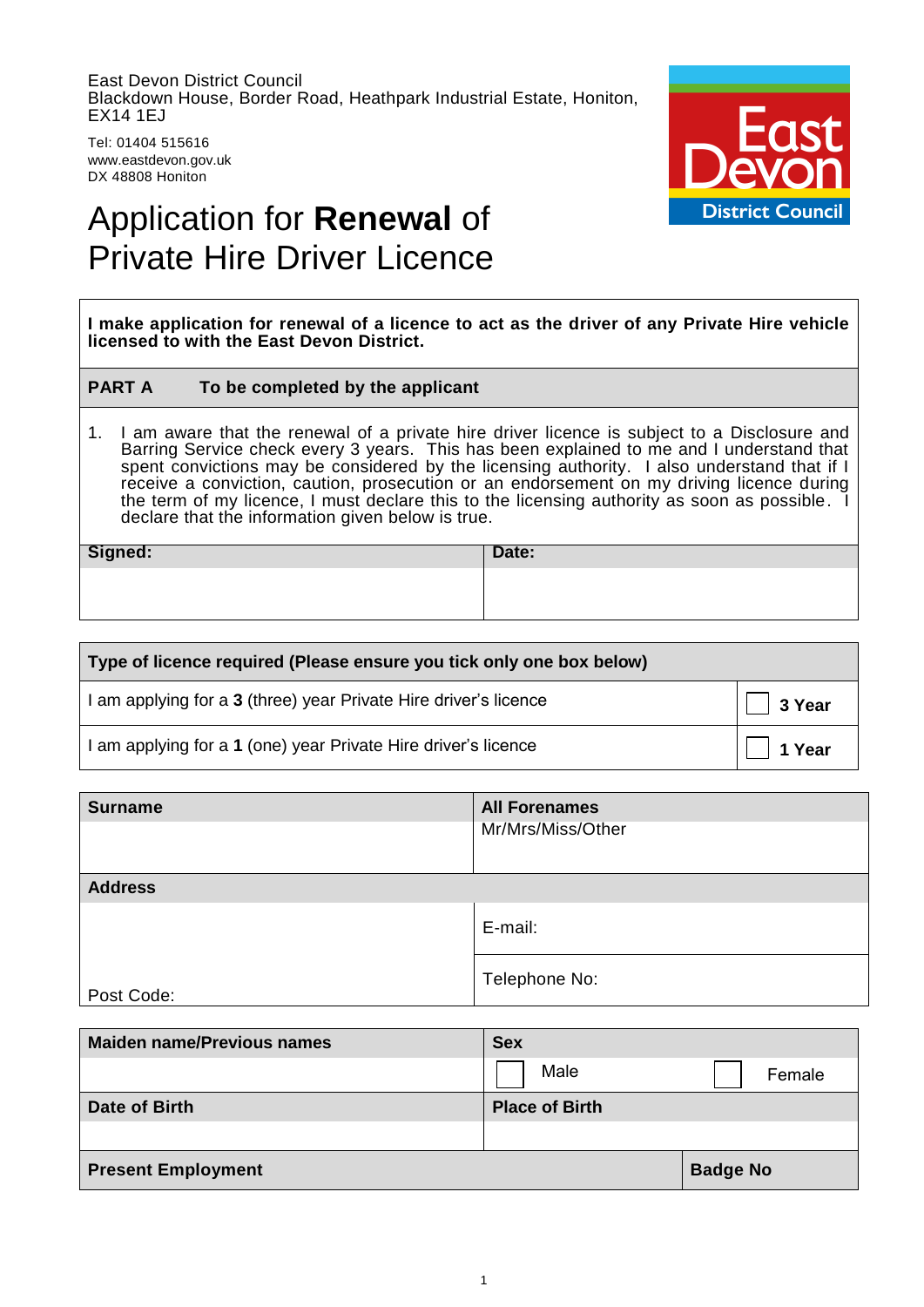|                                           | <b>PD</b>                 |  |
|-------------------------------------------|---------------------------|--|
| Previous addresses in last 5 years        | Date:<br>showing From/To: |  |
| (continue on separate sheet if necessary) |                           |  |

| Have you lived outside the UK for more than 3 months at any time? $\Box$ Yes $\Box$ No |  |  |  |  |
|----------------------------------------------------------------------------------------|--|--|--|--|
|----------------------------------------------------------------------------------------|--|--|--|--|

| If YES, please give the address or addresses where you lived and the<br>dates |  | showing From/To: |
|-------------------------------------------------------------------------------|--|------------------|
| (continue on separate sheet if necessary)                                     |  |                  |
|                                                                               |  |                  |

| 2.  | Convictions, cautions and impending prosecutions                                                                                                                                                                                                                   |                |                           |  |  |
|-----|--------------------------------------------------------------------------------------------------------------------------------------------------------------------------------------------------------------------------------------------------------------------|----------------|---------------------------|--|--|
| (a) | Have you ever been convicted at a court or cautioned, for any offence, or<br>been the subject of a fixed penalty notice or penalty notice for disorder<br>issued by the police or have been given an anti social behaviour order,<br>since your last renewal date? | No<br>Yes      |                           |  |  |
|     | <b>Date</b>                                                                                                                                                                                                                                                        | <b>Offence</b> | <b>Court/Police Force</b> |  |  |
|     |                                                                                                                                                                                                                                                                    |                |                           |  |  |

|             | (b) Do you have any impending prosecutions?                                                                                          |                           |
|-------------|--------------------------------------------------------------------------------------------------------------------------------------|---------------------------|
| with you.   | If 'yes' provide details, including approximate date, the offence and the court or police force which dealt with you, or are dealing | Yes<br><b>No</b>          |
| <b>Date</b> | Offence                                                                                                                              | <b>Court/Police Force</b> |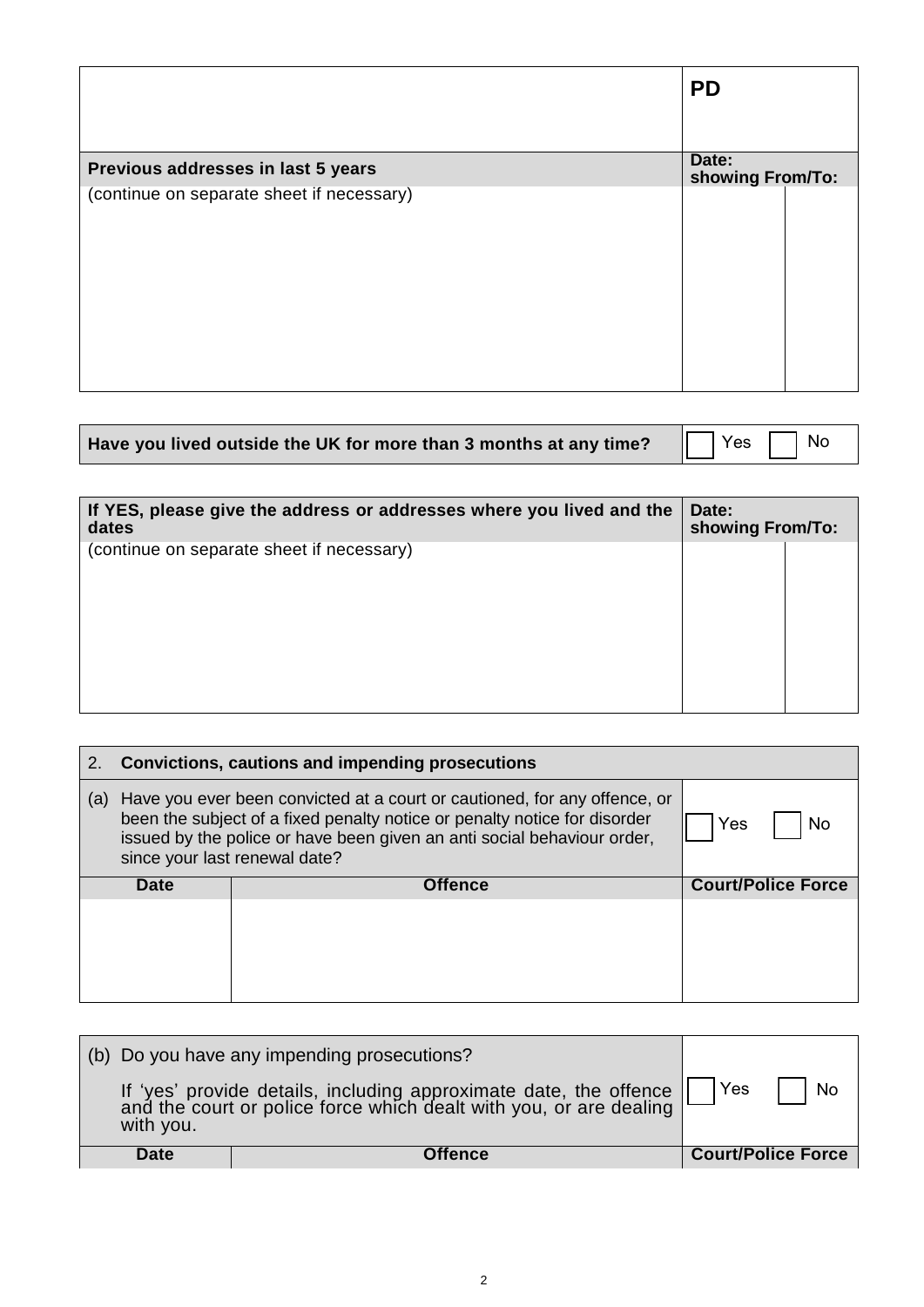|             | Have you any endorsement on your driving licence during the<br>last three years? If 'YES' please complete box below. | Yes<br>No      |
|-------------|----------------------------------------------------------------------------------------------------------------------|----------------|
| <b>Date</b> | Offence                                                                                                              | <b>Penalty</b> |
|             |                                                                                                                      |                |
|             |                                                                                                                      |                |
|             |                                                                                                                      |                |
|             |                                                                                                                      |                |

| 4.          | Have you ever been convicted of a 'Drink/Drive' offence?<br>If 'YES' please complete box below. | Yes<br>No      |
|-------------|-------------------------------------------------------------------------------------------------|----------------|
| <b>Date</b> | Offence                                                                                         | <b>Penalty</b> |
|             |                                                                                                 |                |
|             |                                                                                                 |                |

| 5. | Have you ever been refused a licence to drive a Motor Hackney<br>Carriage? If 'YES' please state details below. | Yes | No |
|----|-----------------------------------------------------------------------------------------------------------------|-----|----|
|    |                                                                                                                 |     |    |
|    |                                                                                                                 |     |    |
|    |                                                                                                                 |     |    |

| 6. | Please state name and address of proprietor who you are currently employed by. |               |
|----|--------------------------------------------------------------------------------|---------------|
|    |                                                                                |               |
|    |                                                                                |               |
|    |                                                                                |               |
|    | Post Code:                                                                     | Telephone No: |

| 7. Are you employed on a full-time or part-time basis? |  |  |  | Full Part-time |
|--------------------------------------------------------|--|--|--|----------------|
|--------------------------------------------------------|--|--|--|----------------|

# 8. How many years have you had a full DVLA driving licence? **Fig. 1.1 Solution** years

|             | 9. Have you previously held a Hackney Carriage or Private Hire<br>driving licence? If 'YES' please give dates and authority. | Yes<br>$\overline{\phantom{a}}$ No      |
|-------------|------------------------------------------------------------------------------------------------------------------------------|-----------------------------------------|
| <b>Date</b> | <b>Authority</b>                                                                                                             | <b>Hackney / Private</b><br><b>Hire</b> |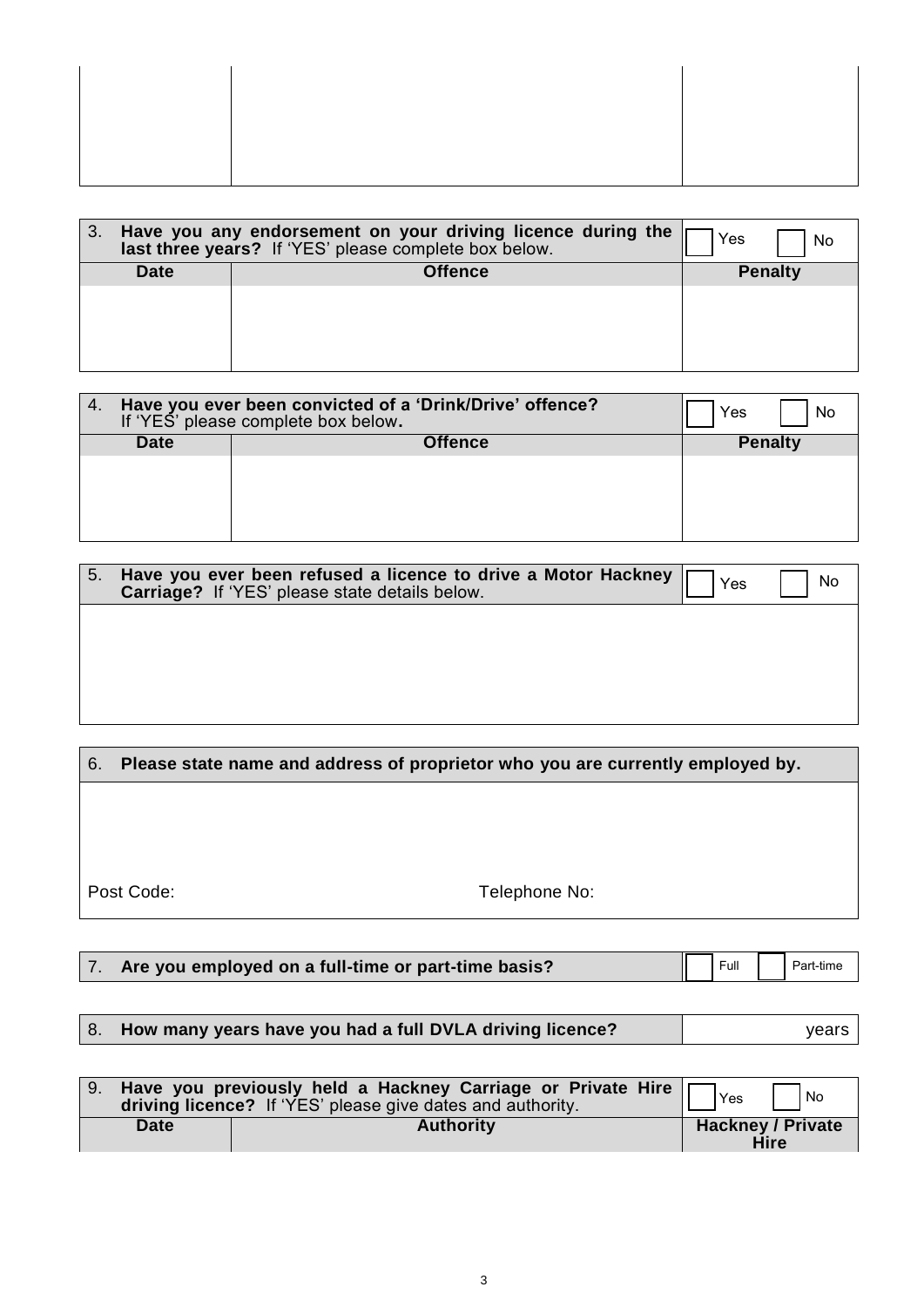## 10. **Are you of sober and temperate habits?**

 $Yes \t | \t | \t N<sub>0</sub>$ 

#### 11. **Do you or have you every suffered from**: (a) Epilepsy (b) Diabetes. If so how treated? (c) Any disease which has affected or might affect your ability to drive (d) Are you physically disabled in any way Yes Yes Yes Yes No No No No

| 12. Has there been any change in your medical circumstances since<br>your previous application or medical report form? | Yes |
|------------------------------------------------------------------------------------------------------------------------|-----|
| If YES please give details below:                                                                                      | No  |
|                                                                                                                        |     |
|                                                                                                                        |     |
|                                                                                                                        |     |
|                                                                                                                        |     |

# 13. **Right to work in the UK**

**If you have an indefinite right to work in the UK and you have already provided us with proof of this, you do not need to complete this section. Please go to section 14.**

If you have not previously provided proof of your right to work in the UK, the Immigration Act 2016 requires us to check your right to work in the UK as part of your licensing application. This could include us checking your immigration status with the Home Office.

You will therefore need to provide us with proof of your right to work in the UK before we can accept your application. Please see the list of documents that we can accept on page 6 of this form. Please tick the box next to the form of identification that you will provide. You must bring the original document to your interview so that the check can take place. The document will be copied and the copy will be retained by us. The original document will be returned to you.

If there are any restrictions on the length of time you may work in the UK, your licence will not be issued for any longer than this period. If, during this period, you are disqualified from holding a licence because you have not complied with the UK's immigration laws, your licence will lapse and you must return it to us, failure to do so is a criminal offence.

**I DECLARE THAT I understand the above information relating to the Immigration Act 2016 and that I have:**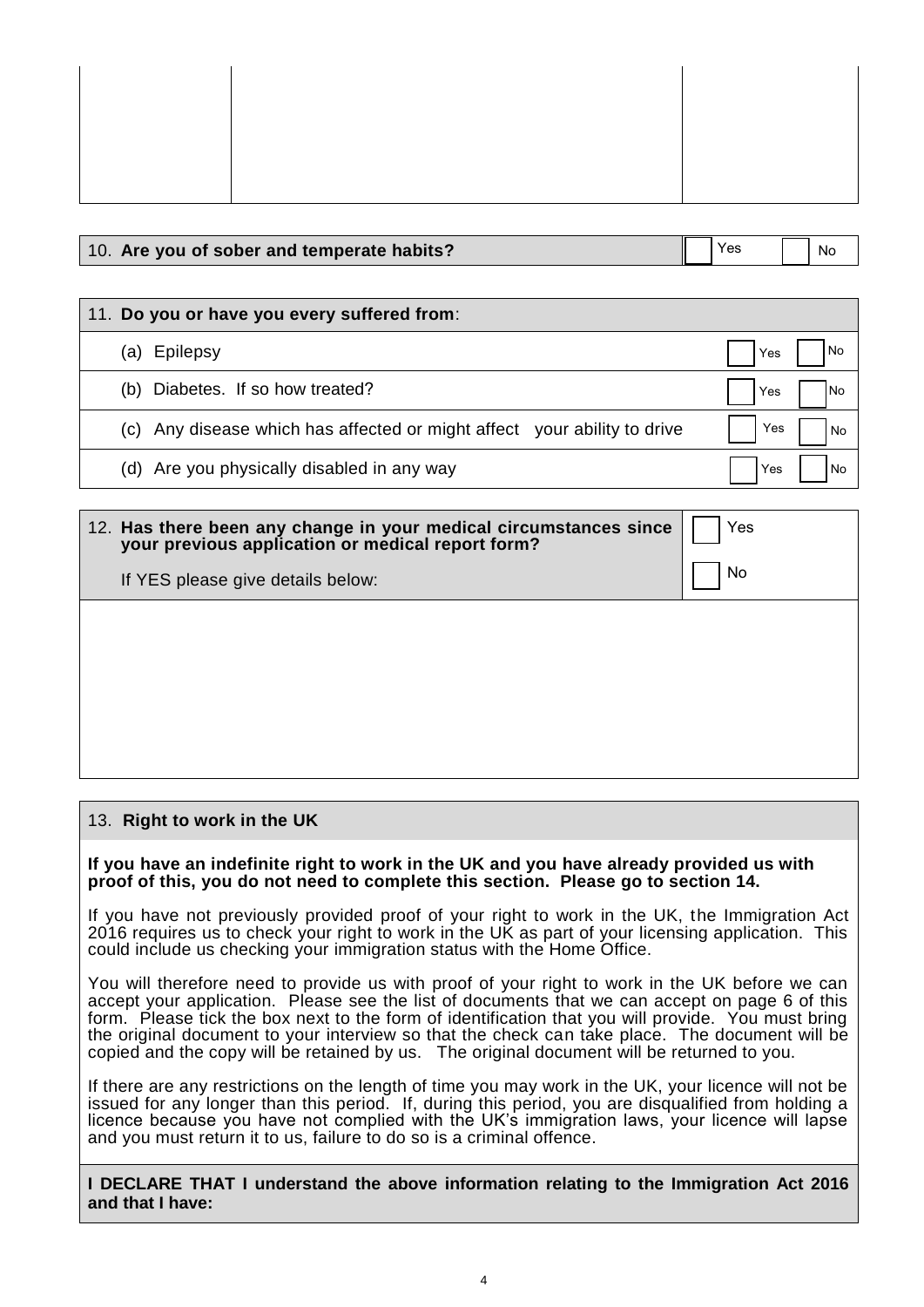| Yes       |
|-----------|
| <b>No</b> |
| Yes       |
| <b>No</b> |
| Date:     |
|           |
|           |
|           |

### 14. **Fees and documentation checklist**

**You must include the following with your application:**

• Fee (see below for fee payable)

**You will only need to send any of the following documents if a separate letter is enclosed with your renewal:**

- A completed Disclosure and Barring Service check with the appropriate fee/administration charge
- Medical Certificate to Group 2 Medical Standards for vocational drivers
- A Driving Licence Check Code generated from the government web site at *[www.gov.uk/view-driving-licence.](http://www.gov.uk/view-driving-licence)* You'll also need to send us a photocopy of your driving licence or tell us your driving licence number. Please do not send us your original driving licence

My Driving Licence Number is:

My DVLA Check Code is:

You must make it clear which letters are lower case and which are upper case

| <b>FEES PAYABLE</b>                              |         |
|--------------------------------------------------|---------|
| 3 Year Private Hire Drivers Licence Fee          | £229.00 |
| 1 Year Private Hire Drivers Licence Fee          | E104 00 |
| Disclosure And Barring Service Fee (if required) | £67.00  |

**Please note – if any of the information provided in this form changes during the licence term, you MUST notify the licensing service as soon as possible, either by emailing licensing@eastdevon.gov.uk or writing to the Licensing Service, East Devon District Council Blackdown House, Border Road, Heathpark Industrial Estate, Honiton, EX14 1EJ.**

### **Data Protection**

Any personal information which you provide will be held and used by East Devon District Council for the purpose of the Licensing Service to process your private hire driver licence application(s) and administer any licence(s) which are granted. Your information may also be shared within East Devon District Council for the purposes of carrying out our lawful functions. Otherwise your personal information will not be disclosed to anybody outside East Devon District Council without your permission, unless there is a lawful reason to do so, for example disclosure is necessary for crime prevention or detection purposes. Your information will be held securely and will not be retained for any longer than is necessary. There are a number of rights available to you in relation to our use of your personal information, depending on the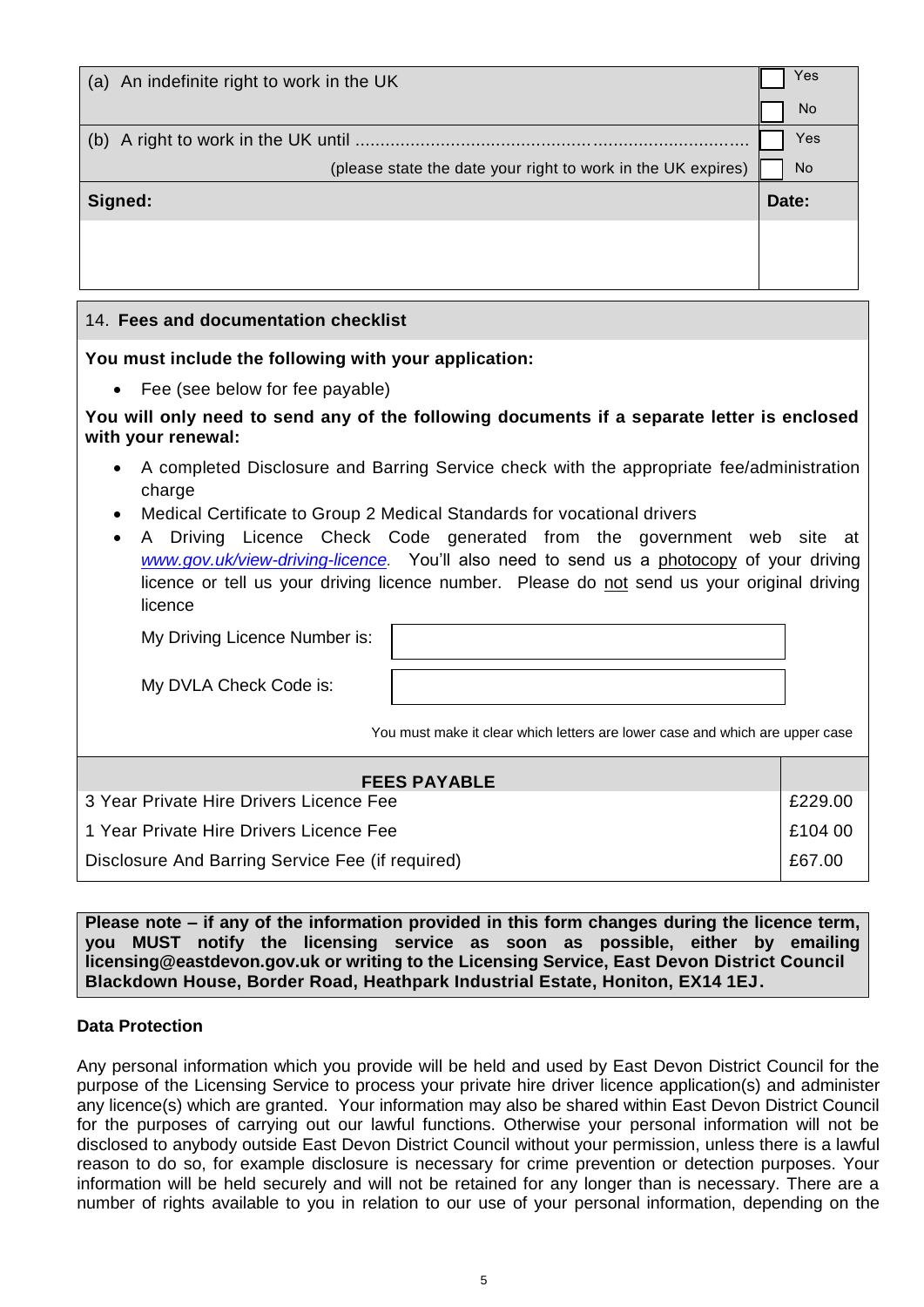reason for processing. Further detail about our use of your personal information can be found in the relevant Privacy Notice which can be accessed online at<http://eastdevon.gov.uk/privacy>

We may lawfully disclose information to other public sector agencies to:

- prevent or detect fraud and any other crime;
- support national fraud initiatives;
- protect public funds;
- progress your request for service.

We may additionally disclosure information to other public agencies for the purpose of protecting public safety and we may also use basic information about you, e.g. name and address, in other areas of service provision at East Devon District Council if this: -

- helps you to access our services more easily;
- promotes the more efficient and cost-effective delivery of services;
- helps us to recover monies that you owe us.

East Devon District Council are required under Section 6 of the Audit Commission Act 1998 to participate in the National Fraud initiative (NFI) data matching exercise. This means that taxi and private hire licence data will be provided to the Audit Commission for NFI and will be used for cross-system and cross authority comparison purposes for the prevention and detection of fraud.

We will not use your personal information in a way that may cause you unwarranted detriment.

By signing the declaration at number 15 you confirm that your signature authorises East Devon District Council to carry out checks with the Disclosure and Barring Service and/or MG Care Executive (Trading as uCheck) via their on-line system until further notice. The purpose of gaining a copy of your DBS Certificate is solely to ascertain whether you are a fit and proper person for the purpose of granting and renewing a licence to drive a hackney/carriage private hire vehicle. The copy of your DBS Disclosure Certificate will not be used for any other purpose.

**Your licence application will be valid for three months only from the date the Licensing Office receive the application.** By signing the declaration at number 15 you confirm that you are aware that, if your application is not completed within three months (which must include payment of the application fee), your paperwork may be destroyed and you will be will be treated as a new applicant from there onwards.

When submitting an application for a licence to drive a hackney carriage or private hire vehicle you are required to declare any convictions or cautions you may have, **EVEN IF** they are regarded as "spent" under the Rehabilitation of Offenders Act 1974. The information you give will be treated in confidence and will only be taken into account in relation to your application.

#### 15. **Declaration**

**I declare that the information provided in this form is true, complete and I understand that I may be liable to legal proceedings being taken against me or the revocation of any Hackney Carriage or Private Hire Licences which may be issued to me (or both) if my disclosures are found to be inaccurate or untrue.**

| Signed: | Date: |
|---------|-------|
|         |       |
|         |       |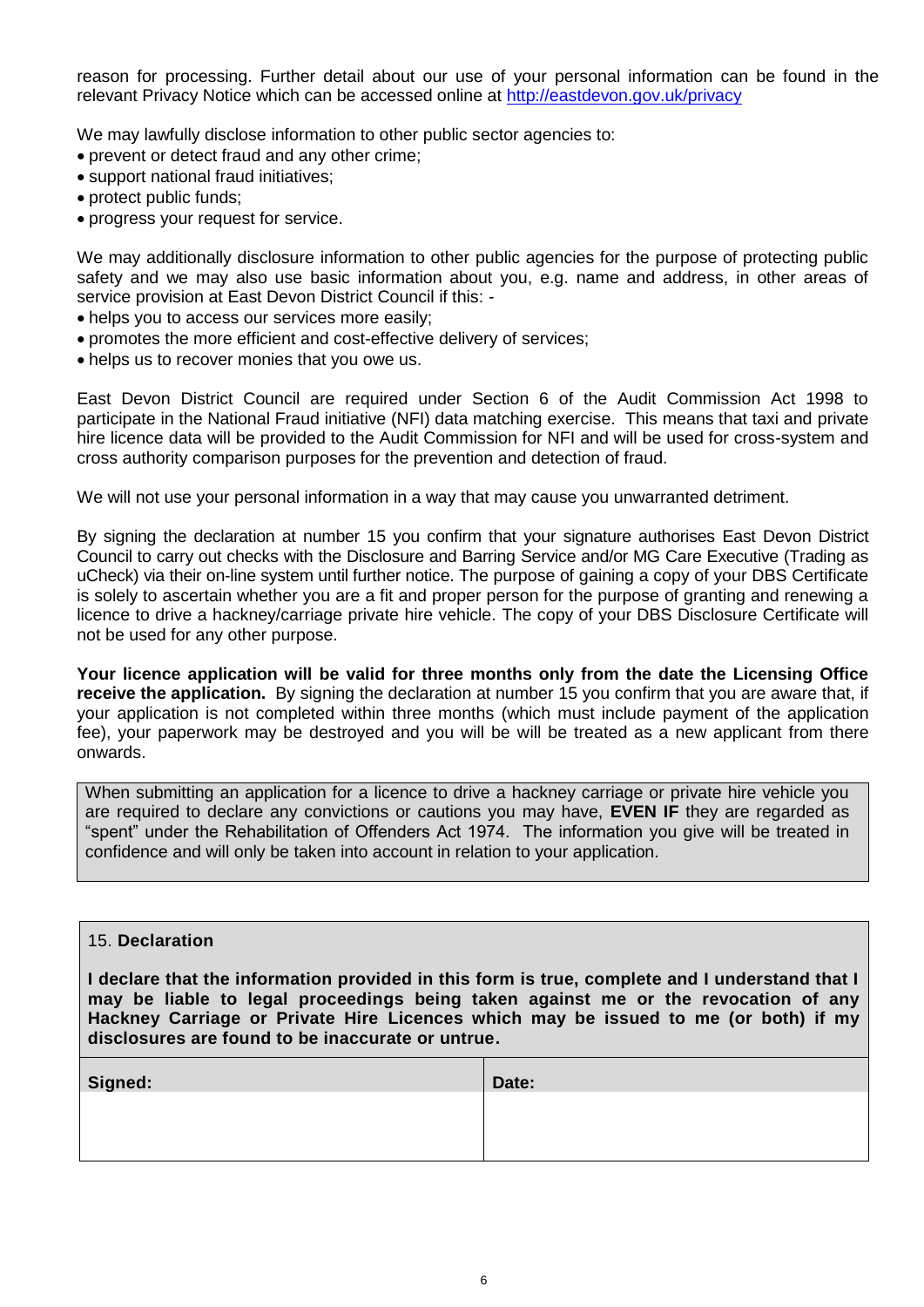# **Right to work in the UK**

The Immigration Act 2016 requires us to check your right to work in the UK. You must produce an original document that complies with List A or List B below.

| LIST A: If there are no restrictions on your right to work in the UK we will need to see an original<br>document from the list below: |                                                                                                                                                                                                                                                                                                                                                                                                     |  |
|---------------------------------------------------------------------------------------------------------------------------------------|-----------------------------------------------------------------------------------------------------------------------------------------------------------------------------------------------------------------------------------------------------------------------------------------------------------------------------------------------------------------------------------------------------|--|
| 1.                                                                                                                                    | A passport showing the holder, or a person named in the passport as the child of the holder, is a British<br>citizen or a citizen of the UK and Colonies having the right of abode in the UK.                                                                                                                                                                                                       |  |
| 2.                                                                                                                                    | A passport or national identity card showing the holder, or a person named in the passport as the child of<br>the holder, is a national of a European Economic Area country or Switzerland.                                                                                                                                                                                                         |  |
| 3.                                                                                                                                    | A Registration Certificate or Document Certifying Permanent Residence issued by the Home Office to a<br>national of a European Economic Area country or Switzerland.                                                                                                                                                                                                                                |  |
| $\overline{\mathbf{4}}$ .                                                                                                             | A Permanent Residence Card issued by the Home Office to the family member of a national a European<br>Economic Area country or Switzerland.                                                                                                                                                                                                                                                         |  |
| 5.                                                                                                                                    | A current Biometric Immigration Document (Biometric Residence Permit) issued by the Home Office to<br>the holder indicating that the person named is allowed to stay indefinitely in the UK, or has no time limit<br>on their stay in the UK.                                                                                                                                                       |  |
| 6.                                                                                                                                    | A current passport endorsed to show that the holder is exempt from immigration control, is allowed to<br>stay indefinitely in the UK, has the right of abode in the UK, or has no time limit on their stay in the UK.                                                                                                                                                                               |  |
| 7.                                                                                                                                    | A current Immigration Status Document issued by the Home Office to the holder with an endorsement<br>indicating that the named person is allowed to stay indefinitely in the UK or has no time limit on their stay<br>in the UK, together with an official document giving the person's permanent National Insurance number<br>and their name issued by a Government agency or a previous employer. |  |
| 8.                                                                                                                                    | A full birth or adoption certificate issued in the UK which includes the name(s) of at least one of the<br>holder's parents or adoptive parents, together with an official document giving the person's permanent<br>National Insurance number and their name issued by a Government agency or a previous employer.                                                                                 |  |
| 9.                                                                                                                                    | A birth or adoption certificate issued in the Channel Islands, the Isle of Man or Ireland, together with an<br>official document giving the person's permanent National Insurance number and their name issued by a<br>Government agency or a previous employer.                                                                                                                                    |  |
| 10.                                                                                                                                   | A certificate of registration or naturalisation as a British citizen, together with an official document giving<br>the person's permanent National Insurance number and their name issued by a Government agency or a<br>previous employer.                                                                                                                                                         |  |
| LIST B: If there are restrictions on your right to work in the UK we will need to see an original document<br>from the list below:    |                                                                                                                                                                                                                                                                                                                                                                                                     |  |
| 1.                                                                                                                                    | A current passport endorsed to show that the holder is allowed to stay in the UK and is currently allowed<br>to do the type of work in question.                                                                                                                                                                                                                                                    |  |
| 2.                                                                                                                                    | A current Biometric Immigration Document (Biometric Residence Permit) issued by the Home Office to<br>the holder which indicates that the named person can currently stay in the UK and is allowed to do the<br>work in question.                                                                                                                                                                   |  |
|                                                                                                                                       |                                                                                                                                                                                                                                                                                                                                                                                                     |  |